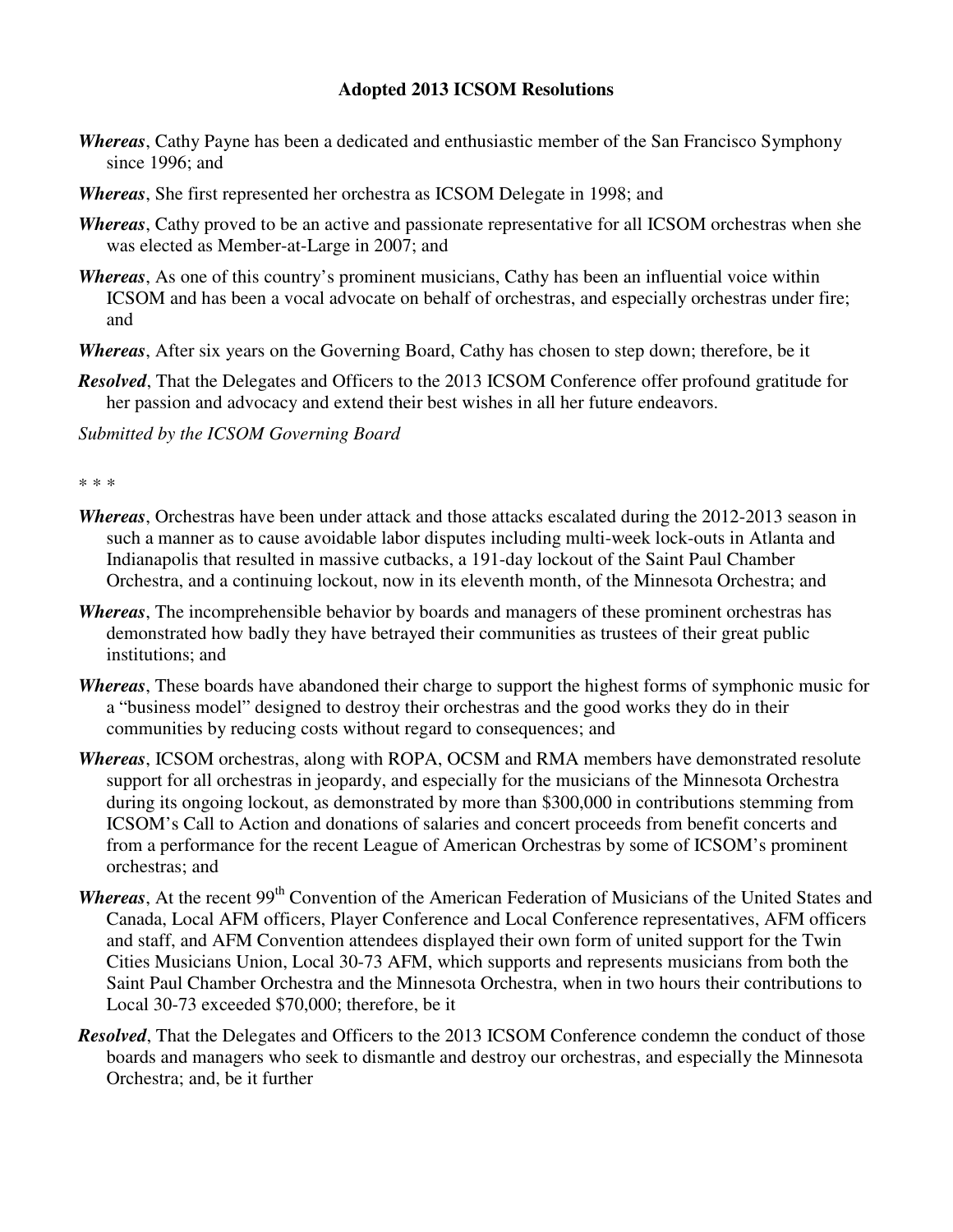- *Resolved*, That these same Delegates and Officers stand united and offer their ongoing and unwavering support for the Musicians of the Minnesota Orchestra as they continue their fight to retain the highest level of performance and artistry.
- *Submitted by the ICSOM Governing Board, Norbert Nielubowski (Minnesota) and Leslie Shank (St. Paul)*

\* \* \*

- *Whereas*, When an orchestra finds itself locked out or on strike, the musicians continue to perform to keep the music alive; and
- *Whereas*, At times we find it necessary to call upon our friends within the musical community to assist us in that mission; and
- *Whereas*, Many of our greatest artists and conductors deserve our thanks for supporting the Atlanta Symphony, Indianapolis Symphony, Saint Paul Chamber Orchestra and Minnesota Orchestra during their lockouts this past season, in particular conductors Michael Palmer (Atlanta), Raymond Leppard (Indianapolis), Hugh Wolff (Saint Paul), Sir Neville Marriner (Minnesota), Stanislaw Skrowaczewski (Minnesota), Edo de Waart (Minnesota) and Osmo Vänskä (Minnesota); conductor and violinist Pinchas Zuckerman (Saint Paul); and pianist Andre Watts (Indianapolis); and
- *Whereas*, We are also indebted to Bernadette Peters and Bobby McFerrin for their support of the San Francisco Symphony strike when they agreed to postpone their performances rather than cross the musicians' picket line; and
- *Whereas*, It is important to acknowledge the generosity and support of these individuals nationally as well as locally; therefore, be it
- *Resolved*, That the Delegates and Officers to the 2013 ICSOM Conference offer their heartfelt thanks and gratitude to these wonderfully gifted conductors and musicians who offered their support in a time of need, and who, along with ICSOM's orchestras, bring the world's greatest repertoire to life within our communities.
- *Submitted by the ICSOM Governing Board*

```
* * *
```
- *Whereas*, The American Federation of Musicians and Employers Pension Fund (AFM-EPF) is the sole or primary pension fund for the majority of ICSOM orchestras, as well as ROPA orchestras, Broadway and recording musicians and freelancers; and
- *Whereas*, Since the steps taken by the AFM-EPF to address the effects of the 2008 economic crash there is concern that symphonic employers may consider withdrawal from the Fund; and
- *Whereas*, Some employers attempt to convince musicians to agree to withdraw from the Fund without all the pertinent facts; and
- *Whereas*, The AFM, in partnership with the AFM-EPF, is dedicated to educating and assisting negotiating orchestras and their Locals; and
- *Whereas*, At the recent 99<sup>th</sup> AFM Convention a substitute recommendation supported by both the AFM International Executive Board and the leadership of ICSOM was adopted by the Convention; therefore, be it
- *Resolved*, That the Delegates to the 2013 ICSOM Conference support the substitute Recommendation below and agree to work with their Locals to assure all negotiation committees are informed of this process.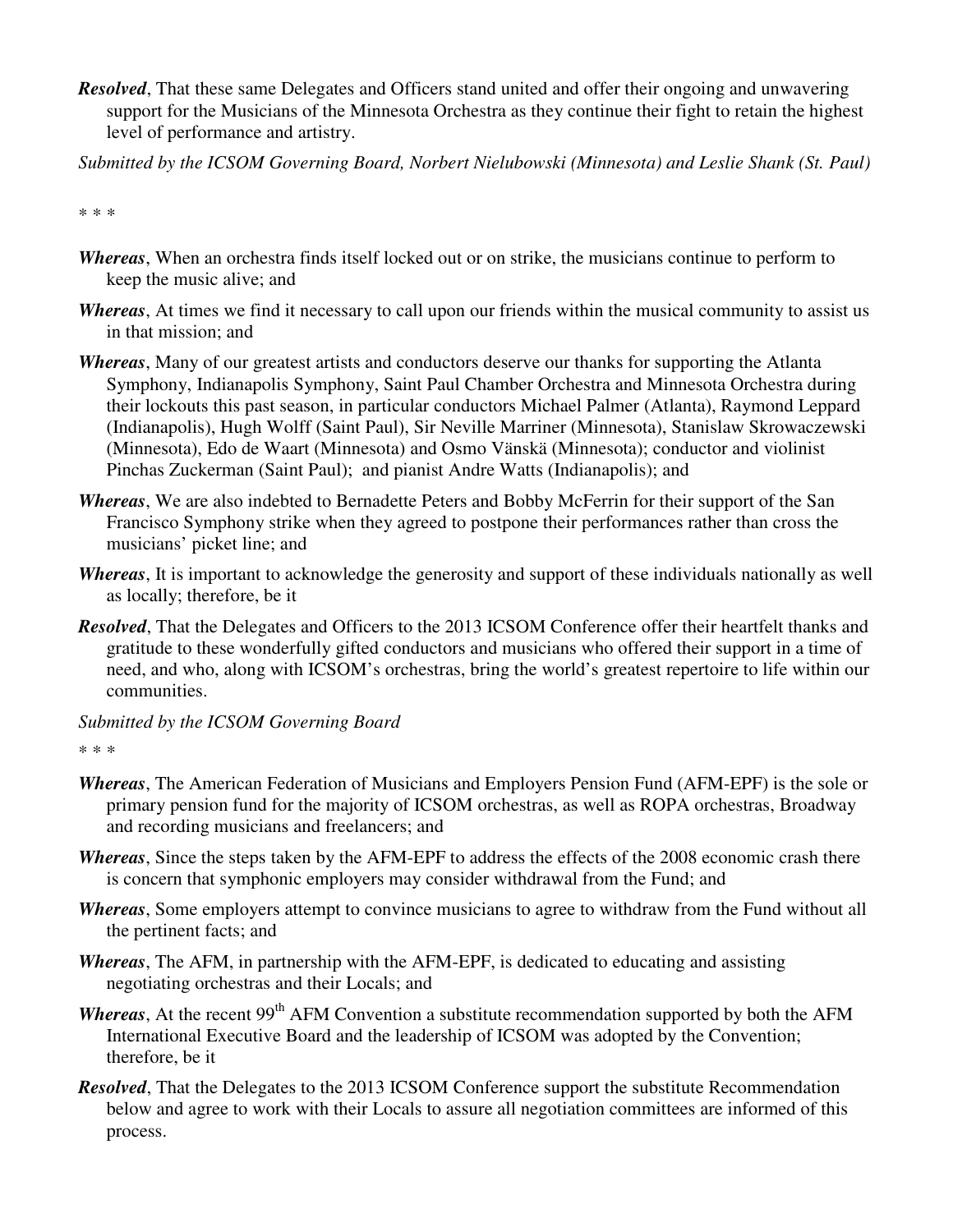In the event that an employer requests a withdrawal liability estimate or engages in discussion of bankruptcy and/or withdrawal from the AFM EPF or MPF-Canada, or a proposal is made that would result in a reduction of the effective percentage contribution rate, the Local Union and negotiating committee shall promptly notify the President's Office. The Local Union and negotiating committee will engage in educational session(s) with the International President's Office, or Vice President from Canada's Office, as appropriate, in order to supply the Local Union and negotiating committee with pertinent information regarding the AFM-EPF or MPF Canada.

Thereafter, the parties shall agree to appropriate steps which may include, but are not be limited to,

- Federation and Pension Fund representatives meeting with the negotiating Committee;
- Federation and Pension Fund representatives meeting with the orchestra,
- Federation and Pension Fund representatives attending bargaining sessions designated for discussion of pension withdrawal, bankruptcy proceedings, or reduction of the effective percentage contribution rate.

This Section 37(b) shall not be applied to deprive, or otherwise interfere with, Locals' rights and responsibilities with respect to the negotiation and ratification of any CBA.

*Submitted by the ICSOM Governing Board* 

\* \* \*

- *Whereas*, Mrs. Barnett C. (Shirley) Helzberg recently stepped down as Chairperson of the Kansas City Symphony (KCS) Board of Trustees after 18 years (1995-2013) of exemplary service; and
- *Whereas*, Shirley has consistently demonstrated a passionate and unwavering commitment to the KCS and to the cultural life of Kansas City; and
- *Whereas*, Under Shirley's leadership the KCS ushered in an era of tremendous artistic and fiscal growth as well as cooperative governance and musician empowerment; and
- *Whereas*, The KCS has experienced wide critical and public acclaim for the artistic growth of the KCS through live performances and on recordings including a PBS nationally broadcast documentary and two Grammy award nominations including one award; and
- *Whereas*, Shirley was instrumental in fostering a culture of mutual concern and respect by and between the Musicians, the Board and the Staff and approached all issues in a spirit of openness, cooperation and fairness; and
- *Whereas*, Since 1900 only four other individuals are believed to have led the board of an American orchestra longer than Shirley; and
- *Whereas*, Shirley and her husband Barnett exhibited extraordinary generosity and kindness, not only in her work and contributions on behalf of the KCS but in her concern for the welfare of the Musicians and their families as in, for example, the facts that they established Section 529 accounts for the dependents of KCS Musicians and made generous annual contributions to these accounts; and
- *Whereas*, Shirley continues to serve on multiple boards of not-for-profit organizations across Kansas City and the country; therefore, be it
- *Resolved*, That the delegates of the 2013 ICSOM Conference express their utmost appreciation and admiration to Mrs. Barnett C. (Shirley) Helzberg for her exemplary leadership of a symphony orchestra and for her extraordinary tenure as Chairperson of the Kansas City Symphony Board of Trustees.

*Submitted by Marvin Gruenbaum and Brian Rood (Kansas City) and the ICSOM Governing Board*  \* \* \*

*Whereas*, Members of ICSOM Orchestras inspire many thousands of music students throughout the U.S.A.; and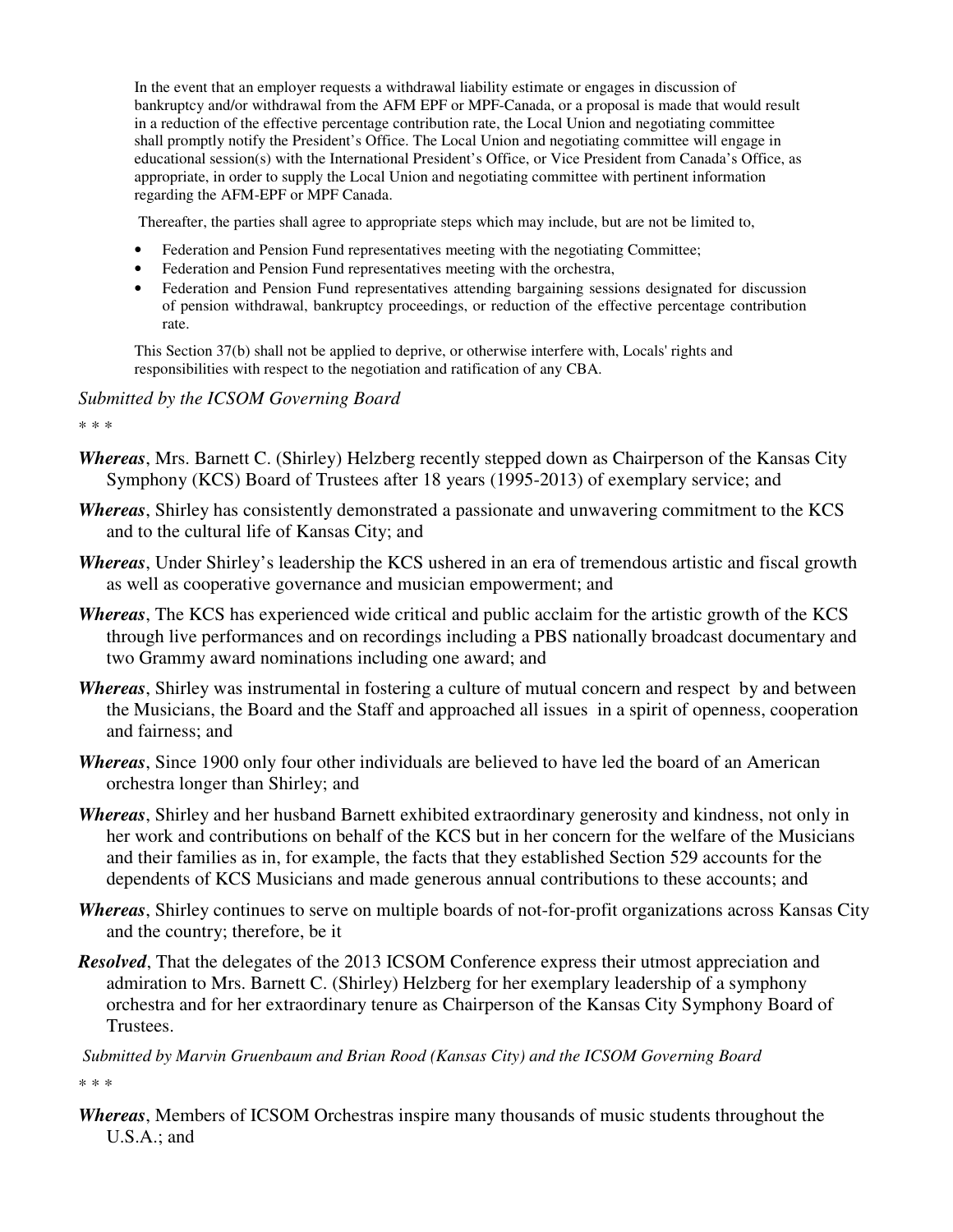- *Whereas*, Many of these music students become dedicated and serious young musicians; and
- *Whereas*, Music students and young musicians represent the future of our profession, both as performers and supporters; and
- *Whereas*, The well-being of an orchestra directly affects the ability of its musicians to inspire students; and
- *Whereas*, Extended lockouts have caused the loss of members of the Saint Paul Chamber Orchestra and Minnesota Orchestras from the Twin Cities, because the musicians have been forced to go far afield in search of work, and even to relocate permanently; and
- *Whereas*, These losses increasingly disrupt or destroy connections between professional musicians and their students; and
- *Whereas*, In order to stem the losses of their teachers and role models, and to encourage the resolution of these labor disputes in the Twin Cities, a group of concerned music students and young musicians has come together and established a new organization called the Young Musicians of Minnesota (http://www.youngmusiciansofmn.org/); and
- *Whereas*, Through the use of public concerts and social media, the Young Musicians of Minnesota have worked tirelessly to keep the ongoing Minnesota Orchestra lockout in the public eye; therefore, be it
- *Resolved*, That, in order to encourage the Young Musicians of Minnesota in their ongoing efforts to support their professional mentors and to bring about a healthy future for the ICSOM orchestra musicians who inspire them, the Delegates and Officers to the 2013 ICSOM Conference recognize the contribution of the Young Musicians of Minnesota, and congratulate them on their accomplishments.

*Submitted by Norbert Nielubowski and Paul Gunther (Minnesota), Leslie Shank (St. Paul) and the ICSOM Governing Board* 

\* \* \*

- *Whereas*, The National Endowment for the Arts (NEA) was established by an act of Congress in 1965; and
- *Whereas*, One of the first projects undertaken by the International Conference of Symphony and Opera Musicians (ICSOM) was to take an active role in the establishment of the NEA through letter-writing campaigns and testifying before Congress; and
- *Whereas*, The NEA is dedicated to supporting excellence in the arts, both new and established by bringing the arts to all Americans, and providing leadership in arts education; and
- *Whereas*, The NEA has withstood numerous attempts to abolish and defund the institution over many years, and is once again under attack by some members of Congress who fail to see the value of the Arts to our nation and the next generation of Americans; and
- *Whereas*, When Congress returns to Washington this fall, a proposal from the House Appropriations Committee to enact the largest cut in the NEA's history awaits; and
- *Whereas*, The non-profit arts and culture industry results in over \$135 billion in economic activity annually, while leading to jobs for over four million Americans; and
- *Whereas*, The valuable role of the arts in education is undisputed; and
- *Whereas*, The NEA has been without a Chairperson for over eight months; therefore, be it
- *Resolved*, That the Delegates and Officers to the 2013 ICSOM Conference call upon President Obama to immediately appoint a charismatic and effective new Chairperson for the NEA; and, be it further